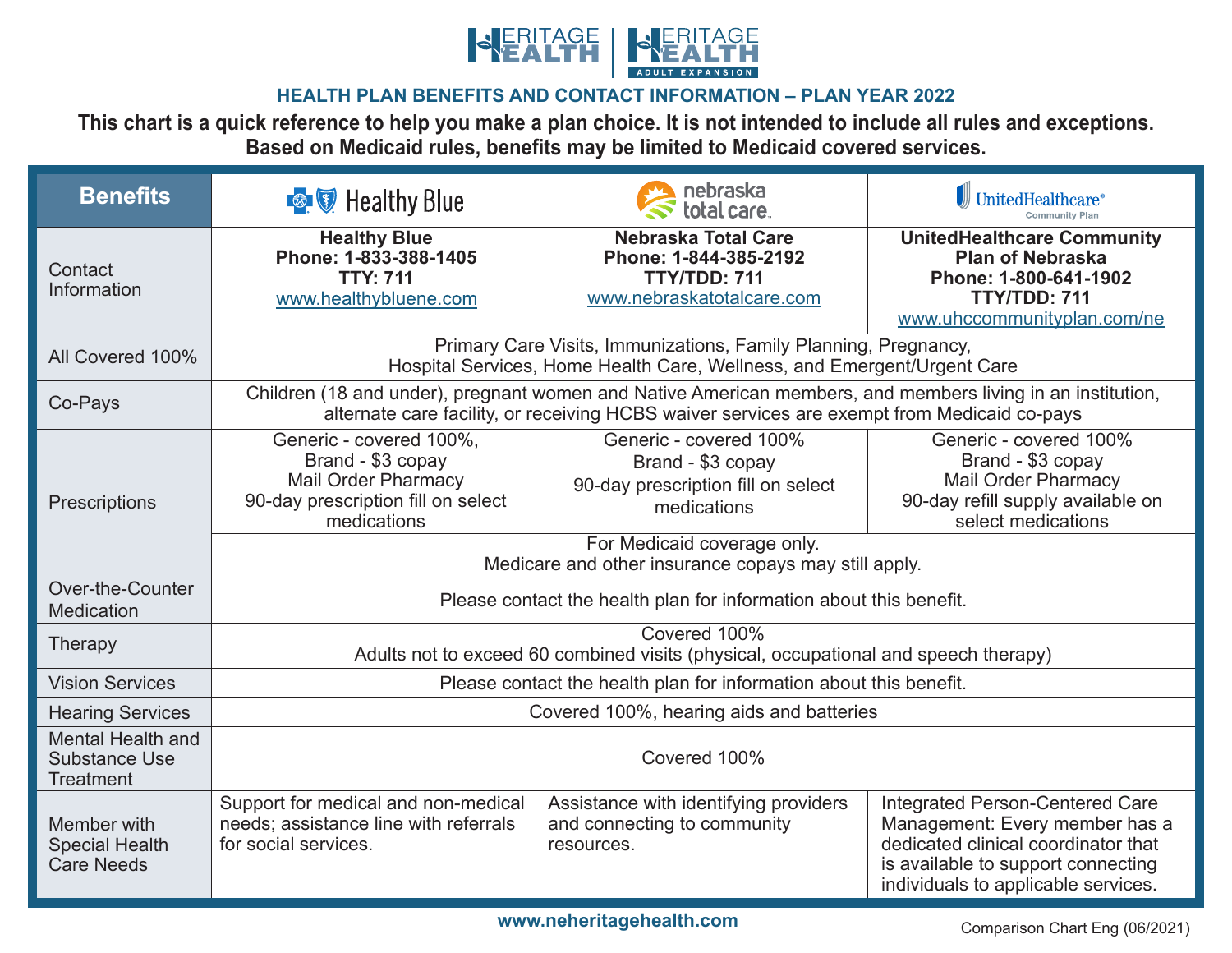

# **HEALTH PLAN BENEFITS AND CONTACT INFORMATION - PLAN YEAR 2022**

| <b>Benefits</b>                                   | <b>E</b> V Healthy Blue                                                                                                                                                                                                                 | nebraska<br>total care                                                                                                                                                                                                                        | UnitedHealthcare®<br><b>Community Plan</b>                                                                                                                                                                                                                                                                                                      |  |
|---------------------------------------------------|-----------------------------------------------------------------------------------------------------------------------------------------------------------------------------------------------------------------------------------------|-----------------------------------------------------------------------------------------------------------------------------------------------------------------------------------------------------------------------------------------------|-------------------------------------------------------------------------------------------------------------------------------------------------------------------------------------------------------------------------------------------------------------------------------------------------------------------------------------------------|--|
| Care Management                                   | Work with members one-on-one to<br>help manage care needs, help to<br>stop smoking, and SUD services.                                                                                                                                   | Individual assistance for members<br>with complex care needs, including<br><b>Transitional Age Youth. Includes</b><br>assistance accessing community<br>resources. SUD services.                                                              | ADHD, substance use, mental health<br>issues, SUD services, and assistance<br>with seeking community-based<br>services.                                                                                                                                                                                                                         |  |
| Pregnancy<br>Management                           | Programs for pregnant mothers and<br>babies.                                                                                                                                                                                            | Programs for pregnant mothers and<br>babies.                                                                                                                                                                                                  | Offers programs for pregnant<br>mothers.                                                                                                                                                                                                                                                                                                        |  |
| <b>Disease</b><br>Management                      | Help with chronic diseases like<br>asthma, diabetes, or HIV/AIDS.                                                                                                                                                                       | Individual assistance for members<br>with complex care needs, including<br>chronic diseases.                                                                                                                                                  | Assistance for members with chronic<br>diseases, asthma, diabetes, smoking<br>cessation, heart disease.                                                                                                                                                                                                                                         |  |
| Non-Emergency<br><b>Medical</b><br>Transportation | <b>IntelliRide</b><br>1-844-531-3783<br>TTY:402-401-6998<br>https://gointelliride.com/nebraska/                                                                                                                                         | <b>MTM</b><br>1-844-385-2192<br><b>TTY:711</b><br>http://memberportal.<br>net/?planCode=CTC                                                                                                                                                   | <b>ModivCare</b><br>1-833-583-5683<br>TTY: 1-866-288-3133<br>www.modivcare.com                                                                                                                                                                                                                                                                  |  |
|                                                   | Please contact the health plan about eligibility for this benefit.                                                                                                                                                                      |                                                                                                                                                                                                                                               |                                                                                                                                                                                                                                                                                                                                                 |  |
| <b>Healthy Kids</b>                               | <b>Extracurricular Support: Youth</b><br>club memberships or online educational<br>opportunities for children ages 5-18.<br><b>Sports Physicals.</b>                                                                                    | Rewards Program: For well-child<br>visits.<br>Sports/Camp Physical: 1 per year<br>per member, ages 5-18 years old.                                                                                                                            | <b>Back to School Programming:</b><br>Promotes healthy habits and<br>nutrition, including blender bikes.<br><b>Sports Physical.</b>                                                                                                                                                                                                             |  |
|                                                   | <b>Swimming Lessons.</b><br><b>Summer Camps: Offers members</b><br>ages 4-12 a Visa gift card to help pay<br>for summer camp.<br><b>Reading Program: Helps kids keep</b><br>reading and learning with a gift card<br>to Barnes & Noble. | Keep It Moving: Children's physical<br>activity and education program<br>focused on healthy lifestyle choices<br>and positive decision-making.<br><b>Boys and Girls Club Membership:</b><br>Annual membership for age<br>appropriate members. | Dr. Health E. Hound <sup>®</sup> : Mascot:<br>Delivers nutritional education and<br>promotes fitness and healthy habits.<br>KidsHealth <sup>®</sup> : Members and their<br>families can get online answers,<br>advice and fun.<br><b>Sesame Street: Educational</b><br>materials that teach families about<br>the best ways to eat healthy with |  |
|                                                   |                                                                                                                                                                                                                                         |                                                                                                                                                                                                                                               | smart food guidelines.                                                                                                                                                                                                                                                                                                                          |  |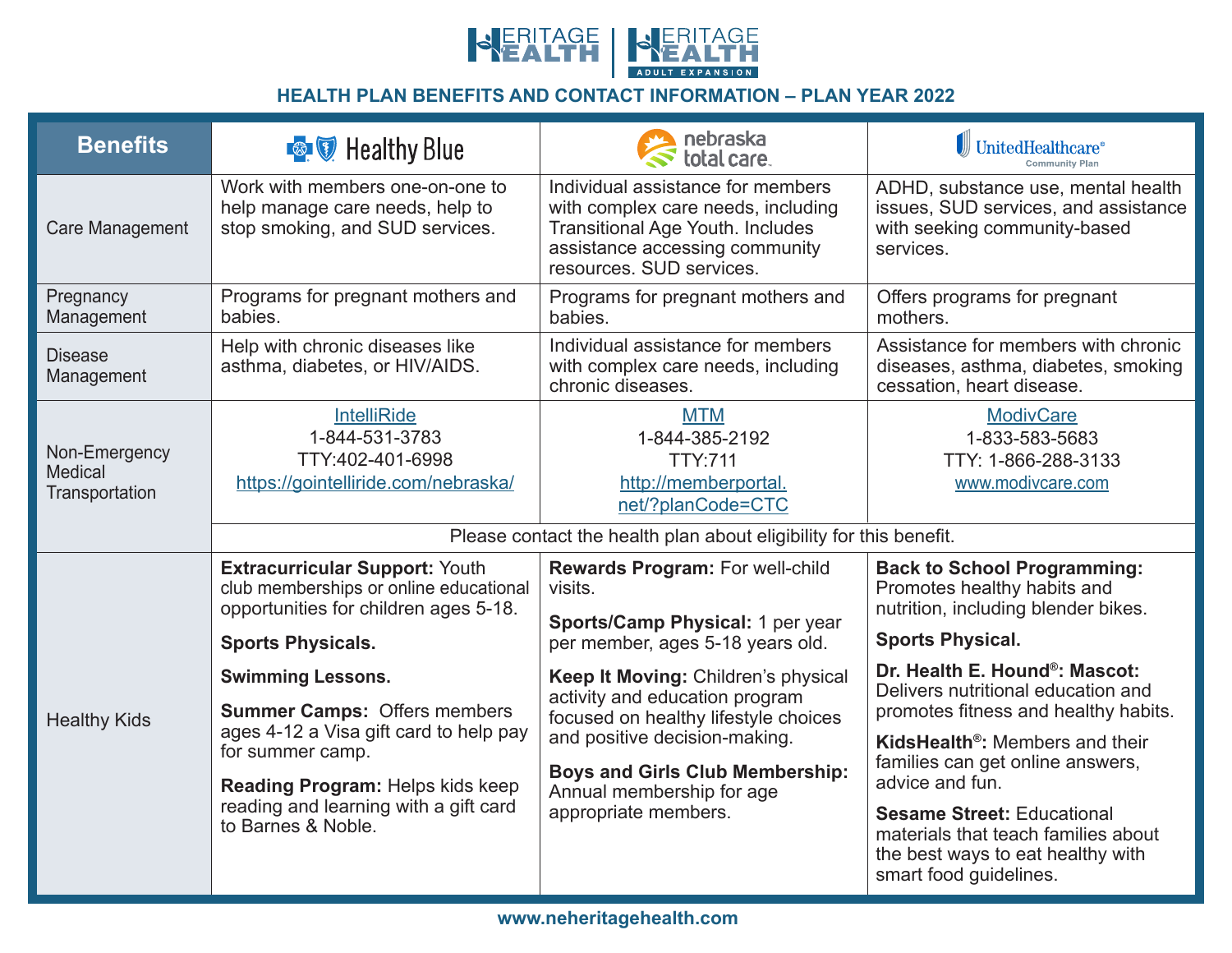

# **HEALTH PLAN VALUE ADDED SERVICES - PLAN YEAR 2022**

| <b>E</b> V Healthy Blue                                                                                                                                                                         | nebraska<br>total care                                                                                                                                                                                   | <b>J</b> UnitedHealthcare®                                                                                                                                                                               |
|-------------------------------------------------------------------------------------------------------------------------------------------------------------------------------------------------|----------------------------------------------------------------------------------------------------------------------------------------------------------------------------------------------------------|----------------------------------------------------------------------------------------------------------------------------------------------------------------------------------------------------------|
| 24/7 Behavioral Health Crisis Line and                                                                                                                                                          | 24-Hour Crisis Line and Nurse Advice Line.                                                                                                                                                               | 24-Hour Crisis Line and Nurseline <sup>SM</sup> .                                                                                                                                                        |
| 24-Hour Nurse Help Line.<br><b>Client Assistance Program (CAP):</b><br>5 sessions of brief, solutions-focused                                                                                   | <b>Client Assistance Program (CAP):</b><br>5 sessions of brief, solutions-focused<br>behavioral health therapy.                                                                                          | <b>Client Assistance Program (CAP): 5</b><br>Sessions. Additional information can be<br>found at www.liveandworkwell.com                                                                                 |
| behavioral health therapy.<br>LiveHealth Online™: Offers members<br>access to secure, private medical and<br>behavioral health care using their smart<br>phone, tablet, or computer at no cost. | <b>Mobile Apps for Education and Support</b><br>MyNTC: your personal plan information<br>Krames Staywell: more than 4,000<br>pages of health information<br>myStrengths: support for emotional<br>health | <b>Purchase of Breast Pumps.</b><br><b>Community Baby Shower Events for</b><br>pregnant and new mothers. Moms learn<br>about health and wellness for themselves<br>and their babies. The pregnant member |
| <b>Healthy Lifestyle Aids: Extra supplies for</b><br>eligible members, including blood pressure<br>cuffs, scales and more.                                                                      | • Community Connect: local programs<br>and support information<br><b>Electric Breast Pumps.</b>                                                                                                          | can choose one of the following when they<br>attend a baby shower: a Pac N Play; activity<br>center; one-month supply of diapers; car<br>seat or convenience stroller.                                   |
| <b>Purchase of Electric Breast Pumps.</b><br><b>Community Baby Showers.</b>                                                                                                                     | <b>Baby Showers: Education on prenatal and</b><br>postpartum care for mothers and newborn<br>care for babies.                                                                                            | Debit Card for Pregnant Moms: Earn a<br>debit card after completing a prenatal visit<br>in the first trimester or within 42 days of plan                                                                 |
| <b>Healthy Rewards Prenatal Program for</b><br>Moms and Moms-to-Be: Members may earn<br>items following participation in their prenatal<br>visits. Contact Healthy Blue for program details.    | <b>Start Smart for Your Baby: Education and</b><br>support throughout pregnancy.<br>My Health Pays: Rewards for completing                                                                               | enrollment.<br>Healthy First Steps <sup>®</sup> : Earn rewards by<br>completing all prenatal and post-birth visits.                                                                                      |
| Weight Watchers: Membership for qualified<br>members.                                                                                                                                           | healthy activities like a yearly wellness exam,<br>annual screenings, infant and children's care<br>and other ways to protect your health.                                                               | Get a gift card or a diaper bag for joining.<br>A total of eight possible rewards for staying<br>with the program until your baby is 15                                                                  |
| Healthy Rewards Program: Earn a gift card<br>for completing healthy activities, such as<br>wellness visits and preventive screenings.                                                           | <b>ConnectionsPlus: Cell phone for members</b><br>who qualify without reliable access to a<br>telephone.                                                                                                 | months old.<br><b>Cell Phone:</b> Members who qualify get a<br>Lifeline cell phone. Coverage may not be                                                                                                  |
| <b>Online Learning Program: Develop job</b><br>skills and job search in your area.                                                                                                              | <b>Weight Watchers: Memberships for eligible</b><br>members.                                                                                                                                             | offered in certain remote service areas.<br>United Health Care Mobile App: An app                                                                                                                        |
| <b>GED Testing.</b>                                                                                                                                                                             | <b>YMCA Memberships: Follows YMCA</b><br>guidelines.                                                                                                                                                     | tool to review benefits and other resources,<br>such as finding a doctor and medication<br>listings.                                                                                                     |